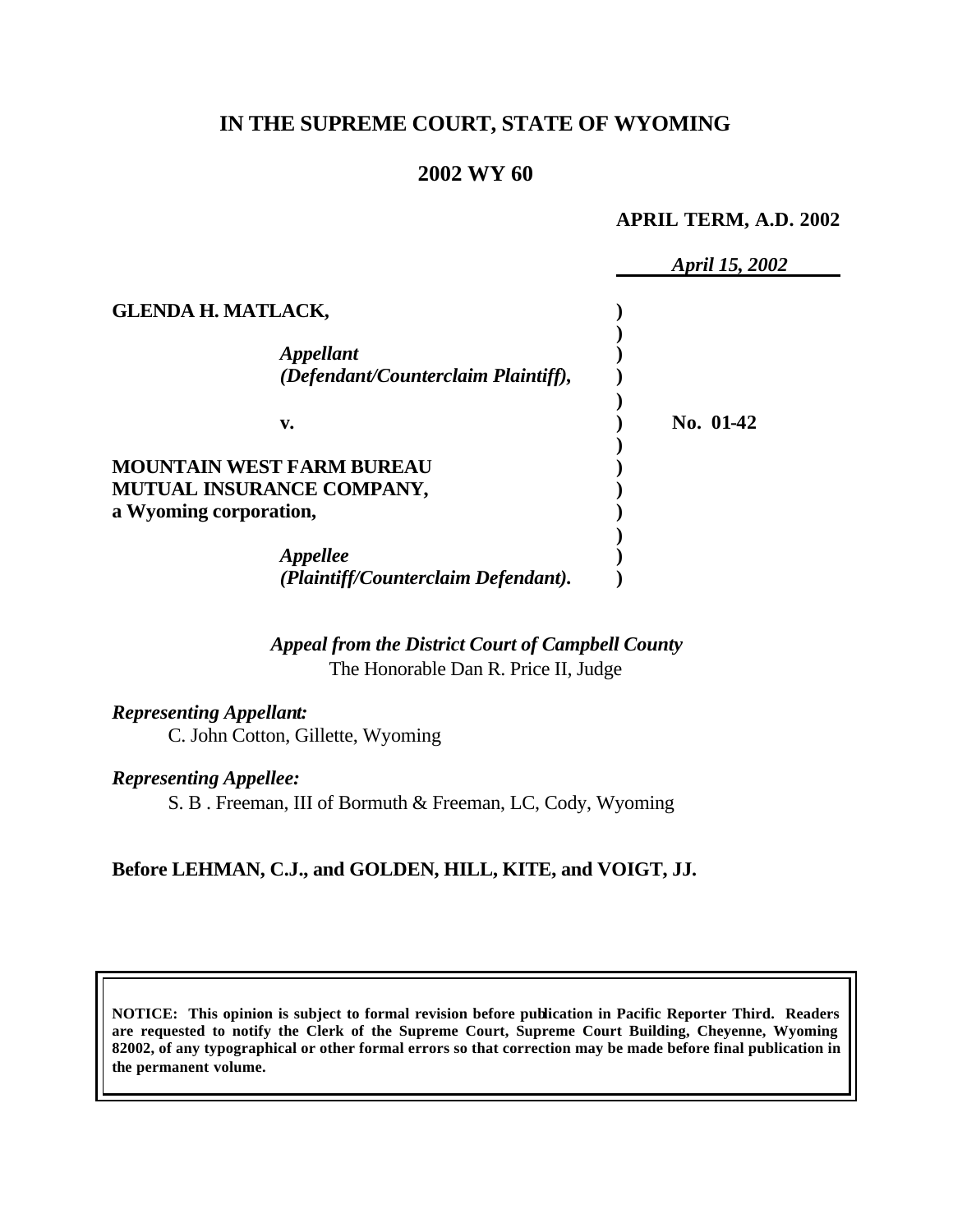#### KITE, Justice.

[¶1] Glenda Matlack sold land adjoining her home to Susan Moore, and a dispute over the ownership of a water well on the boundary between their properties resulted. Ms. Moore took matters into her own hands and pulled the well casing onto her property, thereby damaging Ms. Matlack's property. When Ms. Matlack sued, Ms. Moore made a claim under her homeowner's insurance policy. Ms. Moore's insurer refused coverage for her intentional acts. Ultimately, the two neighbors settled their dispute by assigning Ms. Moore's claims against her insurer to Ms. Matlack. The trial court granted summary judgment for the insurer on the breach-of-contract and bad faith claims because the policy provided no coverage for intentional acts. We affirm.

### **ISSUES**

[¶2] Ms. Matlack presents the following issues for our review:

Issue No. 1: Did the lower court err in holding that there was no duty to defend the Original Complaint, which included claims for trespass, wrongful damage to personal property and real property, and negligent infliction of emotional distress?

Issue No. 2: Did the lower court err in holding that, as a matter of law, the conduct of the insured was intentional, and that there was no occurrence under the policy?

Issue No. 3: Did the lower court err in holding that there was no duty to defend the Amended Complaint?

Issue No. 4: Did the lower court err in its determination regarding bad faith?

Mountain West Farm Bureau Mutual Insurance Company phrases the issues as:

1. Whether the District Court erred in determining that the insurance policy did not provide coverage for the judgment entered by the District Court in accordance with the stipulated agreement of the parties in the underlying case?

2. Whether the District Court erred in its determination that the Appellee did not breach its duty to defend the original complaint filed in the underlying case?

3. Whether the District Court erred in its determination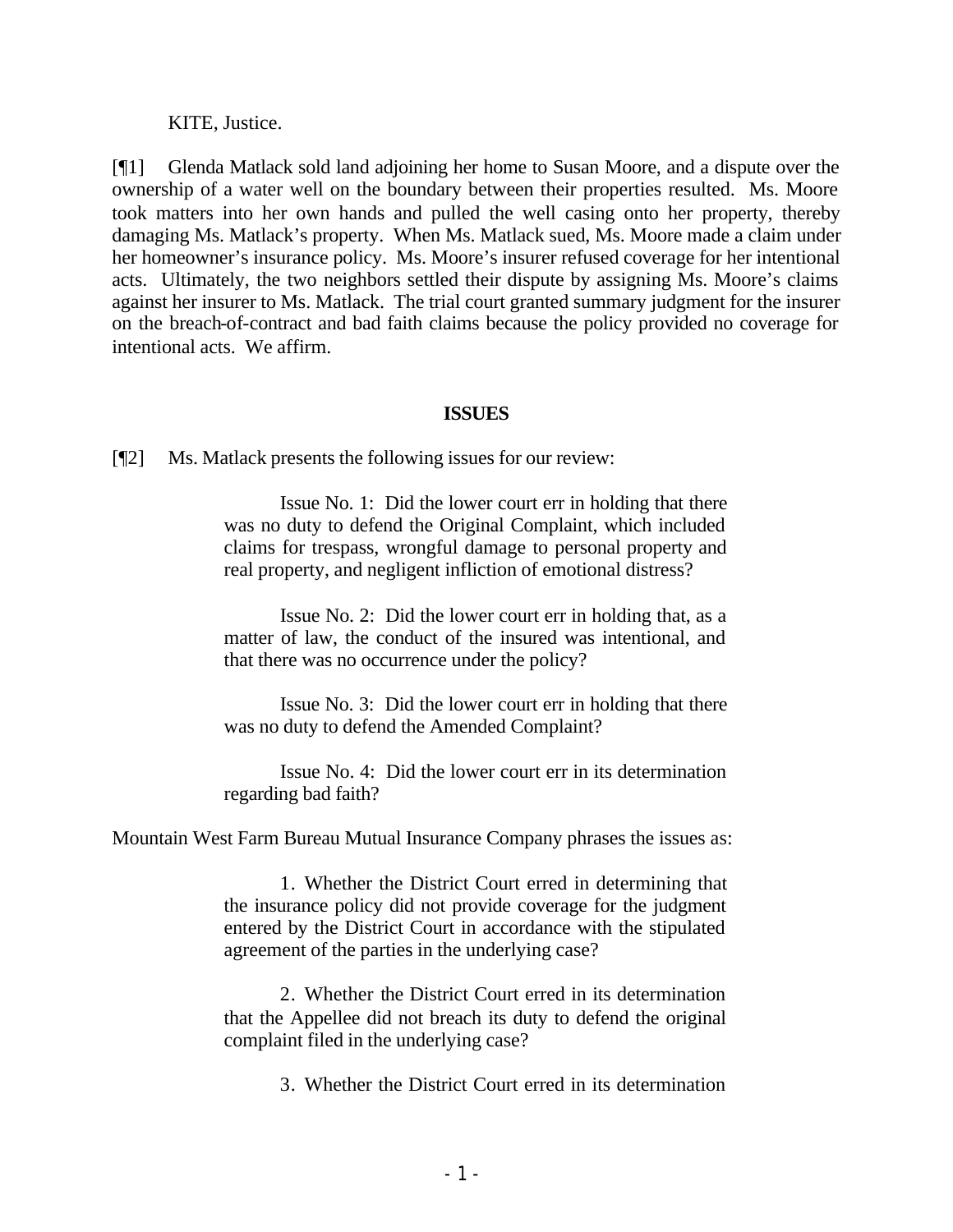that the Appellee did not breach its duty to defend the amended complaint filed in the underlying case?

4. Whether the District Court erred in its determination that the Appellee did not breach its covenant of good faith and fair dealing to its insured?

In her reply brief, Ms. Matlack sets out these additional issues:

Issue No. 1: Do allegations and/or findings of punitive damages automatically invoke the intentional act exclusion?

Issue No. 2: Given the record in this case, is MWFB's position regarding the duty to defend and coverage contrary to Wyoming law?

Issue No. 3: Does MWFB concede the application of INA v. Spangler, 881 F. Supp. 539 (USDC, D. Wyo. 1995)?

## **FACTS**

[¶3] In 1994, Ms. Matlack sold to Ms. Moore one of two tracts she owned in a subdivision in Campbell County. At the time of the sale, one common water well located "almost precisely" on the boundary served both tracts. The parties agreed to share in the maintenance and operational costs of the well. Neither the agreement nor the warranty deed mentioned conveyance of the well to Ms. Moore. After the sale, the parties began haggling over ownership and operation of the well. Both parties sought to drag the state engineer's office into the fray which resulted in each of them receiving a certificate of title from that office at different times. After becoming aware of the parties' dispute, the state engineer's office bowed out claiming it was a civil matter to be resolved by the courts. Negotiations between the parties ensued with both parties being represented by counsel. Ms. Moore ultimately notified Ms. Matlack of her intent to physically hook on to the well casing and pull it onto her own property. Not surprisingly, Ms. Matlack responded by denying Ms. Moore permission to trespass onto her property to accomplish the task. Undaunted by her neighbor's position, Ms. Moore plowed ahead, started up her backhoe, dug out around the well, hooked on to the casing, and pulled it in her direction. None of these facts were disputed.

[¶4] Ms. Matlack alleged damages including disconnection of her home from the well, damage to the integrity of the well casing, the cost of drilling a replacement well, and emotional distress. She filed the predictable complaint claiming trespass, wrongful damage to and\or conversion of personal property, wrongful taking of and\or damage to real property, negligent infliction of emotion distress, intentional infliction of emotional distress, civil conspiracy, and punitive damages. Ms. Moore, faced with the consequences of her action,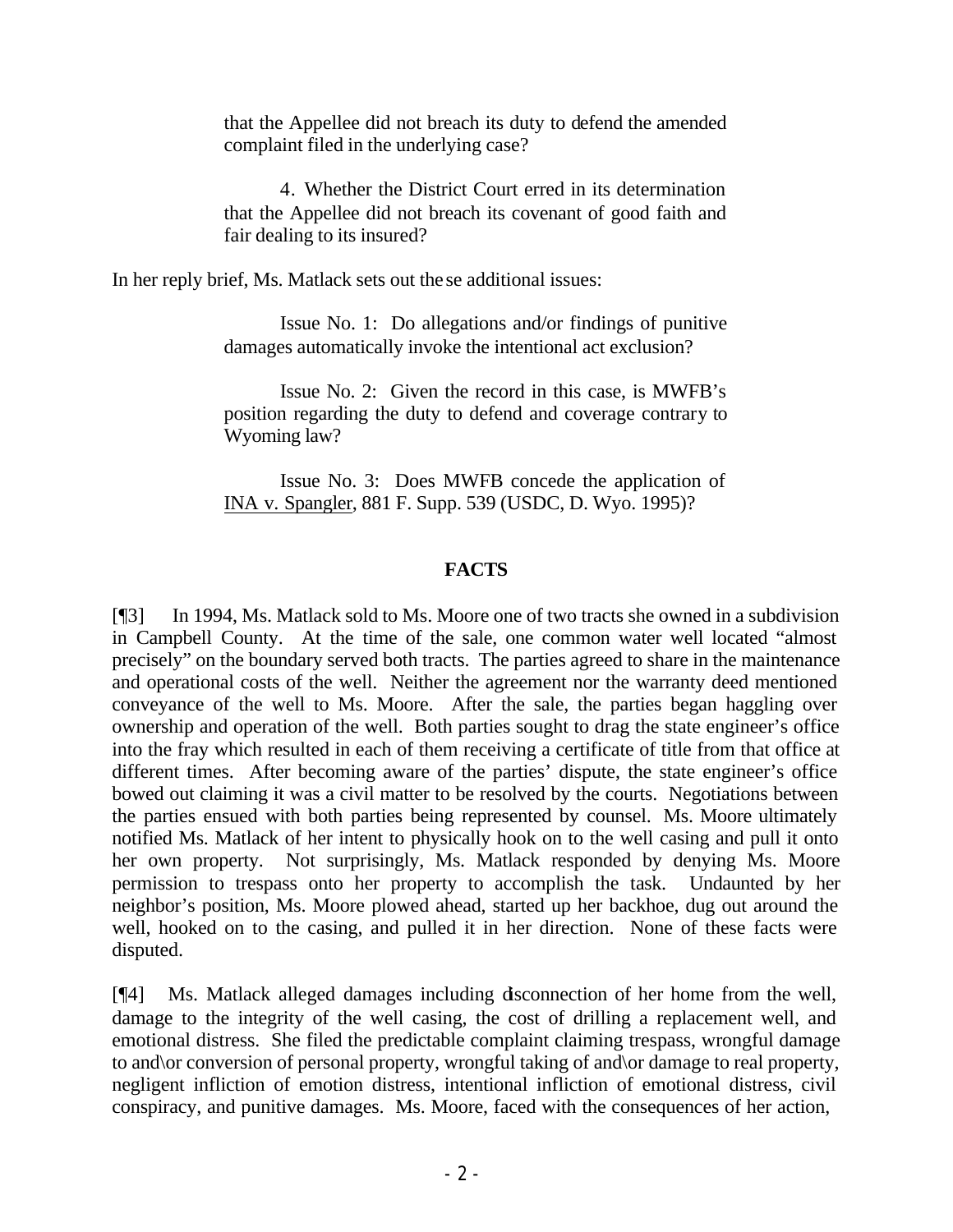tendered the matter to her insurance carrier, Mountain West Farm Bureau Mutual Insurance Company (Mountain West), under her homeowner's policy. Mountain West responded within days of receiving the claim by denying both coverage and any duty to defend under the circumstances alleged in the complaint which in its opinion constituted intentional acts. Eight and a half months later, Ms. Matlack amended her complaint by adding a cause of action entitled "negligence," relying on the exact same facts. The trial court issued a decision letter granting summary judgment in Ms. Moore's favor on all claims except negligence, trespass, and punitive damages. Ms. Moore's counsel provided the amended complaint, the summary judgment decision letter, and a letter from Ms. Matlack's attorney offering to settle for the \$100,000 policy limits to the insurer. Mountain West claimed it did not receive the information for several months. Upon review of the amended complaint, which now claimed negligence, Mountain West agreed to provide a defense but reserved its right to claim no coverage existed for damage cause by Ms. Moore's intentional acts. Facing trial on the remaining claims, Ms. Moore and Ms. Matlack settled their differences by stipulating to a judgment against Ms. Moore for \$110,678.11, which included \$19,763.95 for punitive damages, an assignment to Ms. Matlack of Ms. Moore's rights and claims against her insurer, and an agreement the judgment would only be satisfied through any recovery from the insurer.

[¶5] Mountain West filed a declaratory judgment action against Ms. Matlack, seeking a determination that the policy did not provide coverage for the stipulated damages. Ms. Matlack counterclaimed for breach of contract for failure to defend and provide coverage and for insurance bad faith. The trial count granted summary judgment in favor of Mountain West on coverage and all of Ms. Matlack's counterclaims. Ms. Matlack appealed.

## **STANDARD OF REVIEW**

 $[$ [ $\lceil$ 

Summary judgment is appropriate when no genuine issue as to any material fact exists and the prevailing party is entitled to have a judgment as a matter of law. A genuine issue of material fact exists when a disputed fact, if it were proven, would have the effect of establishing or refuting an essential element of the cause of action or defense which has been asserted by the parties. We examine the record from the vantage point most favorable to the party who opposed the motion, and we give that party the benefit of all favorable inferences which may fairly be drawn from the record. We evaluate the propriety of a summary judgment by employing the same standards and by using the same materials as were employed and used by the lower court. We do not accord any deference to the district court's decisions on issues of law.

*Baker v. Pena*, 2001 WY 122, ¶6, 36 P.3d 602, ¶6 (Wyo. 2001) (citations omitted).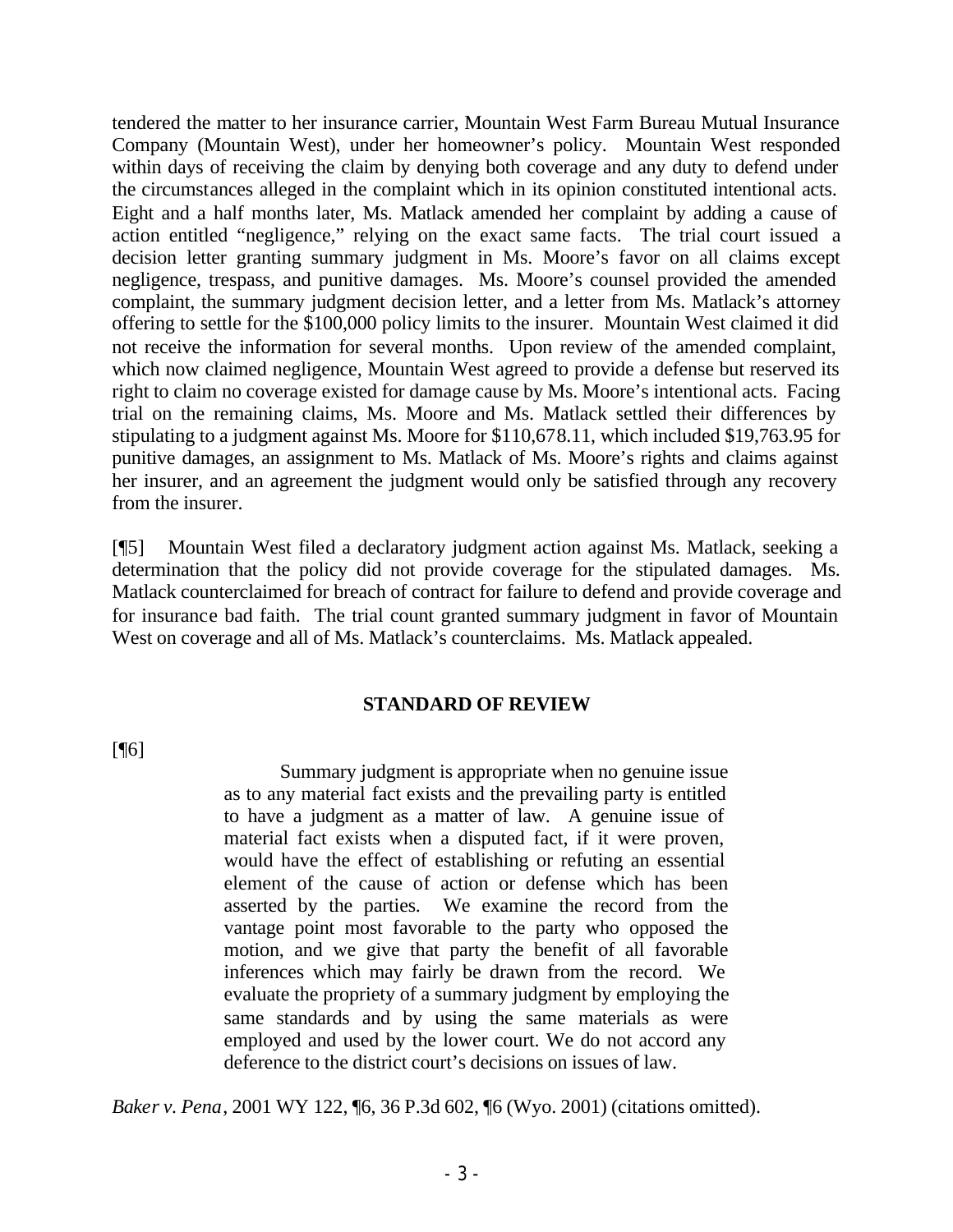#### **DISCUSSION**

[¶7] The fundamental question presented in this appeal is whether the insurance policy issued by Mountain West to Ms. Moore provided coverage for damages resulting from these intentional acts. Section II of the policy describes the terms under which Mountain West contracted to provide coverage. Those terms unambiguously state Mountain West will pay up to the limit of liability in the policy for any property or bodily injury damages the insured is legally liable for as a result of an "occurrence" caused by the insured. The specific language of the policy provides in part:

## **COVERAGE F - Liability**

If a claim is made or suit is brought against any insured for damages because of bodily injury or property damage caused by an occurrence to which this coverage applies, we will:

> 1. Pay up to our limit of liability for the damages for which the insured is legally liable;

. . . .

#### **COVERAGE M - Damage to Property of Others**

We will pay for property damage to property of others caused by an insured, at replacement cost, up to \$500 for any one occurrence.

By the clear language of the policy, coverage is limited to damages from an "occurrence." As set out in the definitions in the policy:

> Occurrence means an unexpected and unintended accident, including continuous or repeated exposure to conditions, which result in bodily injury or property damage during the policy period. All bodily injury or property damage resulting from a common cause shall be considered the result of one occurrence.

In addition to the clear terms limiting coverage to accidents, the policy specifically excluded coverage for intentional acts, actions arising out of an insured's violation of a criminal law, and punitive damages.

[¶8] We have found similar language unambiguous and discussed the definition of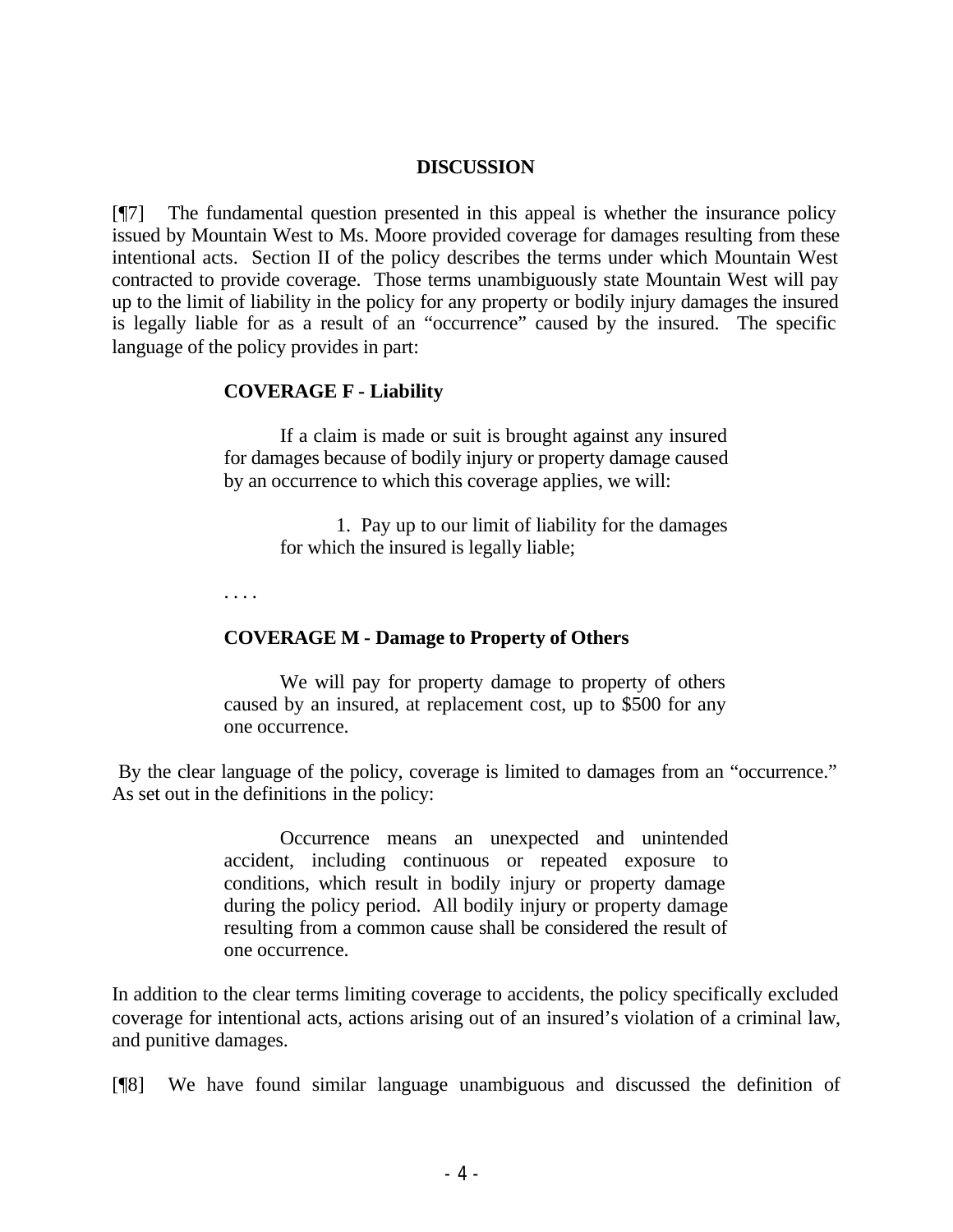"accident" in this context. In *Reisig v. Union Insurance Company*, 870 P.2d 1066, 1069-70 (Wyo. 1994), we stated:

> In determining the question of whether the intentional tort of conversion can be considered an "accident," we look only to the allegations of the Complaint filed by Rocky Mountain to see if there is alleged a loss "caused by an 'occurrence'" as required by the CGL policy, which incorporates the term "accident" in defining "occurrence." We previously have defined "accident" in this way:

> > The word may be defined as meaning a fortuitous circumstance, event, or happening, an event happening without any human agency, or if happening wholly or partly through human agency, an event which under the circumstances is unusual and unexpected by the person to whom it happens; an unusual, fortuitous, unexpected, unforeseen or unlooked for event, happening or occurrence; .. . chance or contingency; fortune; mishap; some sudden and unexpected event taking place without expectation, upon the instant, rather than something which continues, progresses or develops . . . .

*Wright v. Wyoming State Training Sch.,* 71 Wyo. 173, 255 P.2d 211, 218 (1953).

[¶9] It cannot be seriously argued Ms. Moore's action of hooking on to the well casing and pulling it toward her property, thereby causing damage, was accidental. In an attempt to put as good a light as possible on her actions, she claims she mistakenly believed she had a right to do so. That artful dodging is likewise unpersuasive. At the time, she was embroiled in negotiations with Ms. Matlack through counsel and fully aware of her neighbor's competing claim to the well. In fact, Ms. Matlack made it abundantly clear Ms. Moore's actions would be considered a trespass.

[¶10] In *Reisig,* the contractor charged with conversion for taking and selling equipment in which a lender held a security interest made a similar argument claiming he was unaware of the lender's right to the equipment. In that case, we found no duty to defend when the complaint alleged such intentional acts as were clearly excluded from the definition of "accident." That holding relied on our earlier precedent in *First Wyoming Bank, N.A., Jackson Hole v. Continental Insurance Company*, 860 P.2d 1094 (Wyo. 1993), which likewise found a claim that relied upon breach of contract could not create a duty to defend on the insurer's part despite the fact the complaint contained a cause of action labeled "negligence." Our analysis must focus on the facts alleged in the complaint upon which the cause of action is founded, not on the label counsel applied to a particular cause of action. In *First Wyoming Bank*, the Robinsons and the Russells alleged the bank had agreed to make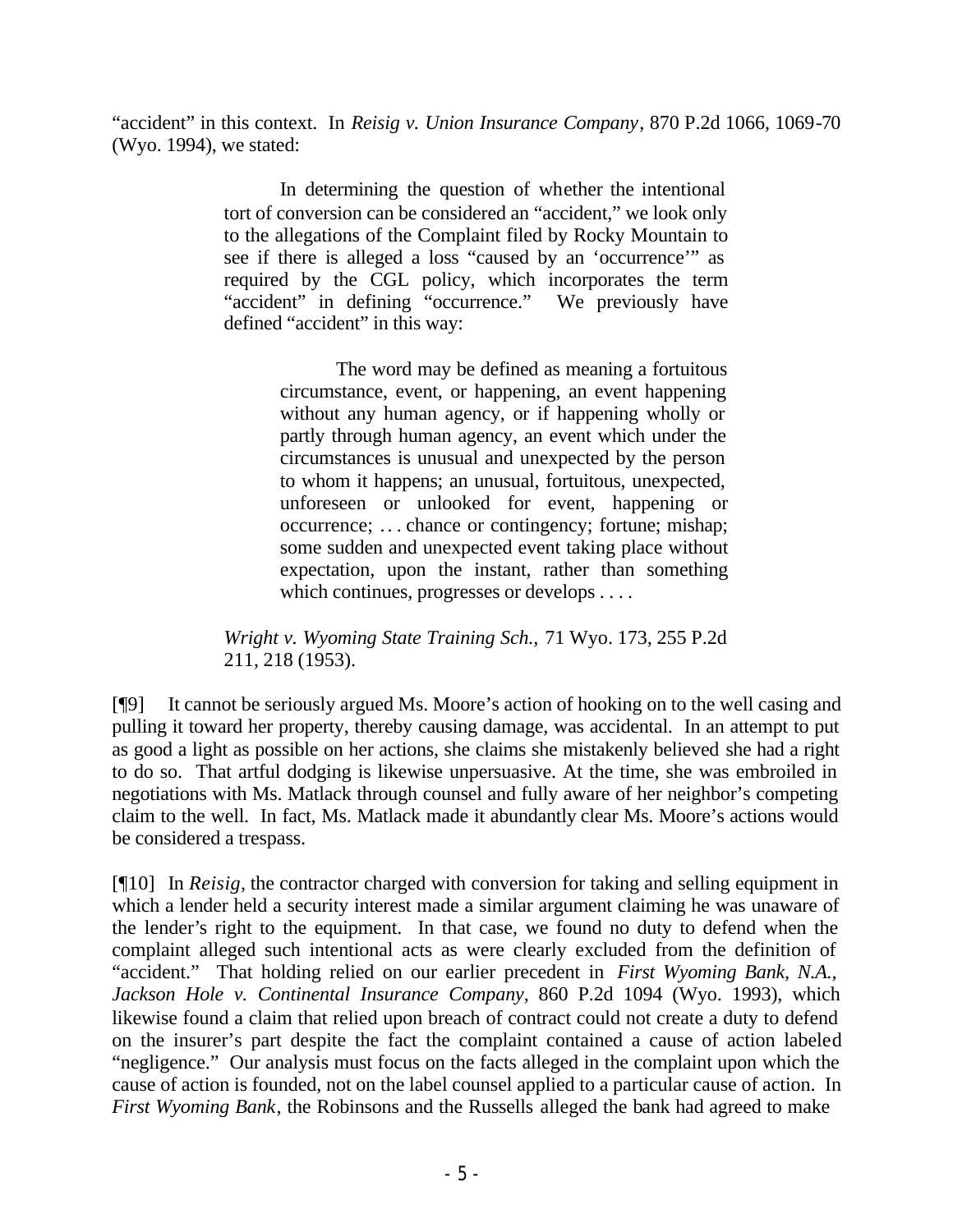certain loans and later refused causing damages. Despite a claim for relief entitled "negligence," which alleged the bank acted negligently in making the representations regarding the loans, the obvious gravamen of the complaint was the bank's alleged failure to perform its contract with the Robinsons and the Russells. That breach of contract could not rationally be deemed an "occurrence" or "accident" within the unambiguous language of the insurance contract. Likewise, in this case, although counsel tried to craft the amended complaint to trigger coverage by adding a claim for relief entitled "negligence" claiming Ms. Moore negligently believed she owned the well, he could not avoid the obvious fact that Ms. Moore's actions were no accident. Ms. Matlack even admits in her brief that the amended complaint was "simply another method of stating what was stated in the original Complaint."

[¶11] As support for her argument that intentional acts based upon mistake are "occurrences" under the policy, Ms. Matlack relies upon *Parker v. Hartford Fire Insurance Co.,* 278 S.E.2d 803 (Va. 1981), and *Lumber Insurance Companies, Inc*. v. *Allen*, 820 F. Supp. 33 (D. N.H. 1993), for the proposition that a trespass is an occurrence under the policy's language if no harm was intended. However, both cases involved unintentional trespasses where the insureds were completely unaware of the claims to the properties in question. Those facts bear no resemblance to this situation. In *Parker,* the insureds, whose deed contained no reference to a burial plot being reserved, began constructing a silo on the burial plot. Because the facts alleged in the complaint could support a judgment of an unintentional trespass which could be covered by the policy, the court found the insurer had a duty to defend the claim. Similarly, the insureds in *Allen* built a driveway under the mistaken belief they owned an easement allowing them to do so. Interpreting an insurance policy very similar to the one at issue in this case, the court found the meanings of "occurrence" and "accident" could potentially cover the insureds' unintentional trespass and, consequently, the insurer had a duty to defend. In determining whether the intentional act could constitute an accident, the *Allen* court cited a two-part test: (1) Was the act actually intended to cause the injury that resulted or (2) is the act so inherently injurious that it cannot be performed without causing the resulting injury? 820 F. Supp. at 34. The court concluded, if an insured mistakenly believes he has an owner's permission to enter the property, the first part of the test could be met in that no intent to cause injury would exist. It seems to follow that, if the insured mistakenly believes he owns the property, no injury would likewise be intended. However, that mistaken belief must have some basis in fact, and we believe it goes without saying that such belief must be held in good faith. A claim of mistaken belief cannot be sustained where parties are embroiled in an open and hostile dispute over ownership.

[¶12] Pursuant to the second part of the test, if an injury will certainly follow from the insured's conduct, his conduct will not be considered accidental even if he has no intention to injure. When this part of the test is applied to intentional but mistaken conduct, the issue becomes whether the facts support a belief that the conduct was authorized. If authorized conduct does not injure and the facts support a belief that the conduct was authorized, injury is not certain to follow from the insured's acts. Thus, an insured's intentional but mistaken trespass or conversion also will survive this part of the test if the insured's mistaken belief has a basis in fact because it cannot be said under such circumstances that the insured's conduct will necessarily result in injury. 820 F. Supp. at 35. As an example, the court in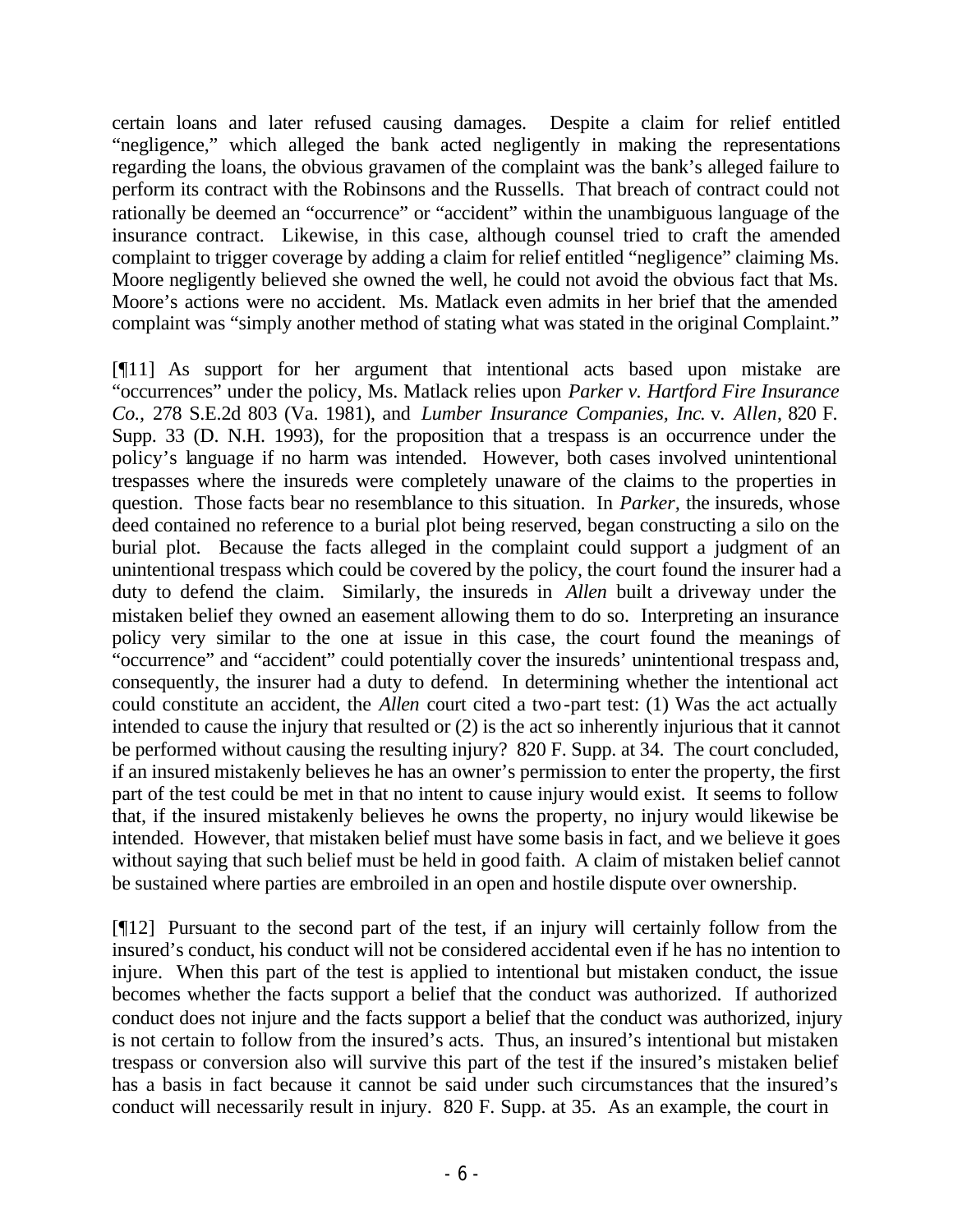*Allen* explained that an inadvertent straying across an unmarked property boundary to cut trees would constitute an accident while deciding to cut trees on property which is clearly marked with no trespassing signs would not. *Id.*

[¶13] We find this authority persuasive. It follows that, to conclude in this case coverage may have existed and, therefore, a duty to defend was created, we must find (1) a good faith belief by the insured that she was acting with authority or (2) a lack of inherent injury occurred from her actions. We can do neither. The undisputed facts are that the parties agreed to share the cost of operating the well; the warranty deed did not convey to Ms. Moore any rights to the well; after the sale was completed, Ms. Moore unilaterally sought and obtained a transfer of the well permit to her from the state engineer's office and removal of Ms. Matlack from the utility account servicing the well, and she began sending bills to Ms. Matlack for her use of water from the well; and, while the parties were in negotiations through counsel over their disputed rights to the well, Ms. Matlack informed Ms. Moore that, if she took any steps to pull the well onto her property, Ms. Matlack would consider her a criminal trespasser and yet Ms. Moore proceeded to do so anyway. Whether or not Ms. Moore actually believed she owned the well, she was fully aware her neighbor strenuously disputed that fact, and, depending on who ultimately was found to be correct, she knew she may be acting improperly. Those facts can hardly be considered as demonstrating a good faith belief she was acting with authority. Further, Ms. Moore's act of pulling the well casing, located "almost precisely" on the property boundary, toward her property necessarily damaged Ms. Matlack's property including disconnecting her home from the well and destroying her water supply. These facts, alleged in the complaint and undisputed by Ms. Moore, do not support an unintentional trespass intended to cause no harm.

[¶14] Ms. Moore's stipulation to the entry of a judgment which included punitive damages deserves mention. This court has recognized that a trespasser who believes he is authorized to enter another's property but does so in the face of the owner's opposition or who should have known of the owner's claim to the property is subject to punitive damages. *See Roberts Construction Company v. Vondriska*, 547 P.2d 1171, 1180 (Wyo. 1976); *Hall Oil Co. v. Barquin*, 33 Wyo. 92, 237 P. 255, 274 (1925). In *Hall*, an oil company drilled on property it believed was covered by a lease, but the owner contended otherwise and made his position known. In that circumstance, this court pointed out that, "though an entry is made upon real estate under a conviction that the right to do so exists, if it is in fact wrongful, and willful injury is done to the plaintiff's property, the defendant will be liable for exemplary damages." 237 P. at 274. In this case, the parties stipulated to punitive damages demonstrating they agreed the actions were of a willful and wanton nature. There may well exist other situations in which an action justifying punitive damages can also be considered an accident, and we are not holding that, any time punitive damages are claimed or adjudged, no coverage or duty to defend exists. We do hold the particular facts of this case–an intentional trespass with full knowledge of disputed ownership–does not trigger coverage.

## **A. Duty to Defend**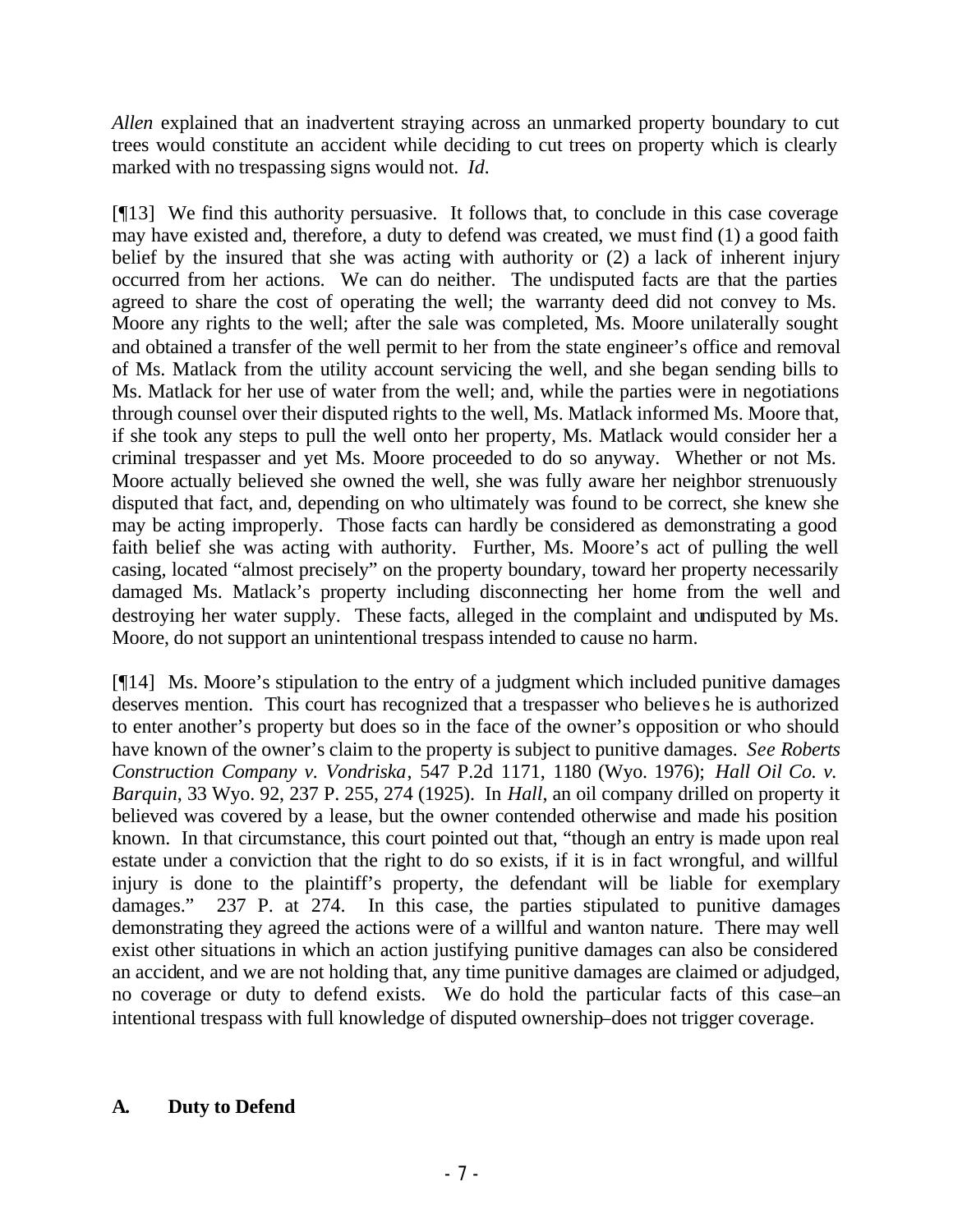[¶15] Next, we are faced with the question of whether a duty to defend existed in this case even though coverage was clearly not available. Our jurisprudence has established an insurer's duty to defend is broader than its duty to provide coverage. *Shoshone First Bank v. Pacific Employers Insurance Co.*, 2 P.3d 510, 513-14 (Wyo. 2000).

> The insurer is obligated to afford a defense as long as the alleged claim rationally falls within the policy coverage. The obligation to defend is an independent consideration in liability insurance, and it is invoked by any claim alleged in the complaint that is potentially covered under the policy.

*Id.* (citations omitted). The insurer in *Shoshone First Bank* assumed the duty to defend because a claim of invasion of privacy was made which could have potentially been considered a "personal injury" under the terms of the policy.<sup>1</sup> If the policy potentially covers one or more claims, the insurer has a duty to defend all claims, and any doubts about coverage should be resolved against the insurer. *Alm v. Hartford Fire Insurance Company*, 369 P.2d 216, 219 (Wyo. 1962).

[¶16] Ms. Matlack argues that, unlike the situation in *Reisig* where we found no duty to defend because conversion could not constitute an "accident" as contemplated in an insurance policy very similar to the one at issue here, her complaint recites various causes of action so that, if her claim for trespass were not covered by the policy because it involved an intentional act, other claims would arguably give rise to a duty to defend. In *Reisig,* the complaint stated only one claim for conversion. A simple reading of Ms. Matlack's amended complaint exposes the flaw in her argument. All the causes of action rely upon the same facts–the intentional trespass. Simply because Ms. Matlack sought to denominate causes of action as "negligence" or "negligent infliction of emotional distress," the facts cannot be magically transformed and thereby create a duty to defend. This court rejected a similar argument in *First Wyoming Bank,* 860 P.2d 1094. There, the Robinsons and the Russells tried to transform a breach-of-contract case into an insured claim by including a cause of action entitled "negligence." However, the underlying nature of the dispute was the bank's alleged failure to loan money to them as promised; e.g., a breach of contract. Those facts did not constitute an "occurrence" within the meaning of the policy, and, consequently, we found no duty to defend.

 $[917]$  To determine whether a claim is rationally covered by the terms of the policy, as we said in *First Wyoming Bank,* "we analyze the duty to defend by examining the facts alleged in the complaint." 860 P.2d at 1097. "Therefore, to determine Continental's duty to defend the Bank in the Robinson/Russell litigation, we examine the terms of Continental's policy and the allegations contained in the Robinson/Russell complaint." 860 P.2d at 1097-98. The

<sup>&</sup>lt;sup>1</sup> The ultimate issue in *Shoshone First Bank* was whether the costs of defense could be apportioned between covered claims and those not covered, which issue is not relevant to the issue before us in this case.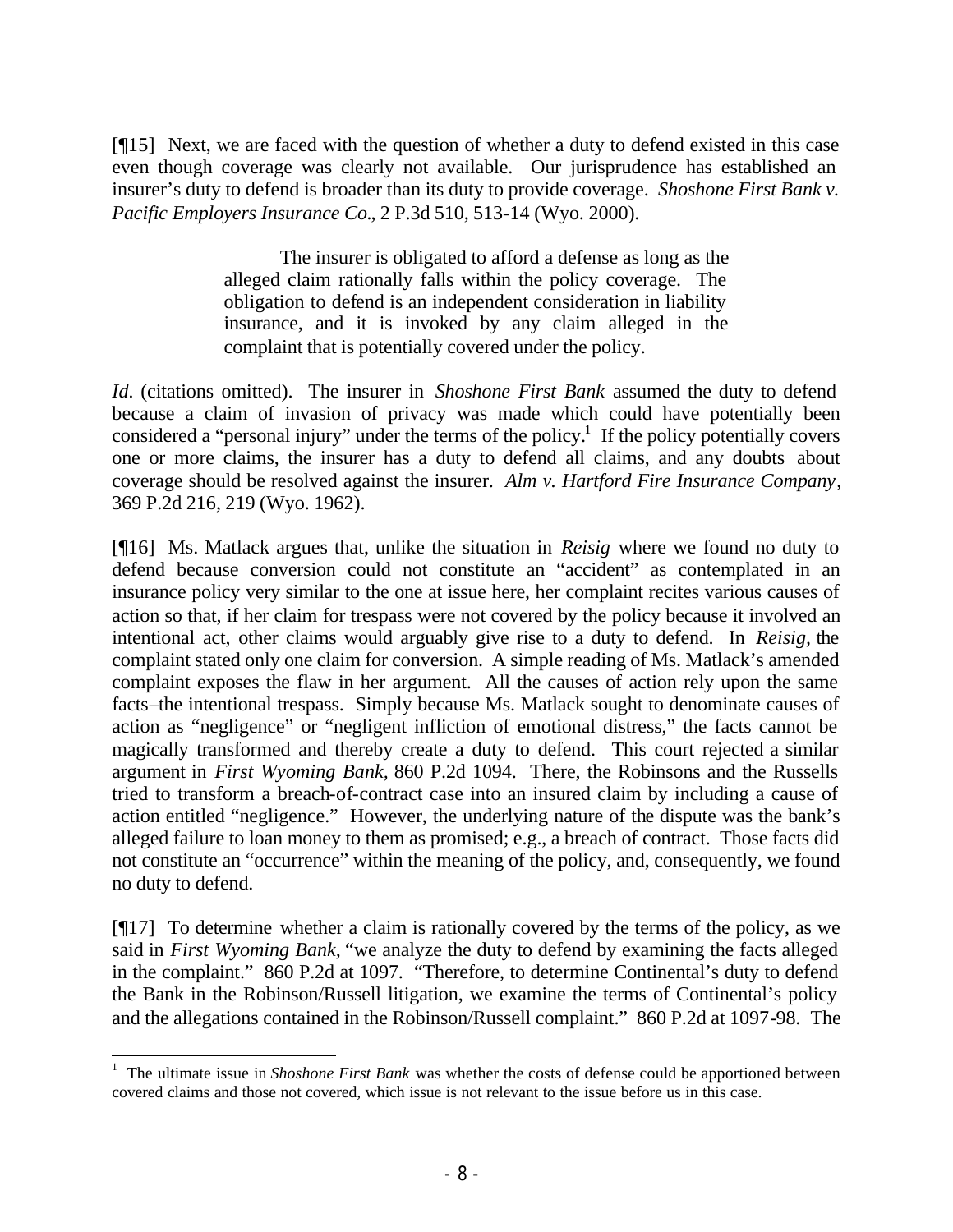court then reviewed the complaint and found, "Although there is a claim in the complaints labeled 'NEGLIGENCE,' the facts in the complaint do not demonstrate alleged loss resulting from negligence or alleged loss 'caused by an occurrence,' but instead demonstrate alleged losses resulting from a breach of contract." 860 P.2d at 1099. Further, the opinion noted that misrepresentation could have been a possible claim under the facts alleged but the claim would have required proof of an intentional act and would not constitute an "accident" or "occurrence" within the meaning of the policy. 860 P.2d at 1100. Finding no duty to defend, the court went on to conclude no claim for bad faith refusal to acknowledge coverage existed because the issue of coverage was "fairly debatable," citing *Darlow v. Farmers Insurance Exchange*, 822 P.2d 820, 823 (Wyo. 1991). 860 P.2d at 1101.

[¶18] We are faced with the same situation here. Ms. Moore's intentional acts, which she performed with full knowledge of the possibility the well belonged to her neighbor, could not rationally be covered by a policy which limited coverage to "occurrences" or "accidents" and excluded intentional acts by the insured. Consequently, Mountain West was justified in initially denying both coverage and a duty to defend. Ms. Matlack argues it is significant that Mountain West ultimately assumed the defense after the complaint was amended to include a claim entitled "negligence" and the trial court denied summary judgment on that claim. That argument proves the rule that "no good deed goes unpunished." Still claiming no coverage existed, Mountain West, in an abundance of caution and most likely in fear of the slightest possibility a court might conclude there was a potential for coverage, offered to defend with a reservation of rights. The insurer's decision does not alter our conclusion that no coverage was triggered by the facts in the original complaint which remained unchanged in the amended complaint and no legal duty to defend arose.<sup>2</sup>

## **B. Bad Faith**

[¶19] The trial court also granted summary judgment on the bad faith claim.In *McCullough v. Golden Rule Insurance Co.*, 789 P.2d 855, 860 (Wyo. 1990), we held the appropriate test for determining whether there was bad faith is the objective standard of whether the validity of the denied claim was not fairly debatable. To prove a claim for bad faith, a plaintiff must demonstrate (1) the absence of a reasonable basis for denying benefits of the policy and (2) the defendant's knowledge or reckless disregard of the lack of a reasonable basis for denying the claim. 789 P.2d at 860. To satisfy the first essential component, an insured must show that a reasonable insurer under the circumstances would not have acted as it did by denying or delaying payment of the claim. *Darlow*, 822 P.2d at 824. Even if a claim for benefits is fairly debatable, the insurer may breach the duty of good faith and fair dealing by the manner in which it investigates, handles, or denies a claim. *State Farm Mutual Automobile Insurance Company v. Shrader*, 882 P.2d 813, 828 (Wyo. 1994).

<sup>2</sup> Despite discussion by both parties of *Insurance Company of North America v. Spangler,* 881 F. Supp. 539 (D. Wyo. 1995), its rationale is not relevant to the issues in this case. There, the court found coverage did exist; the insurer did assume the defense of the claim and was simply disputing whether the parties' settlement agreement complied with the terms of the policy.